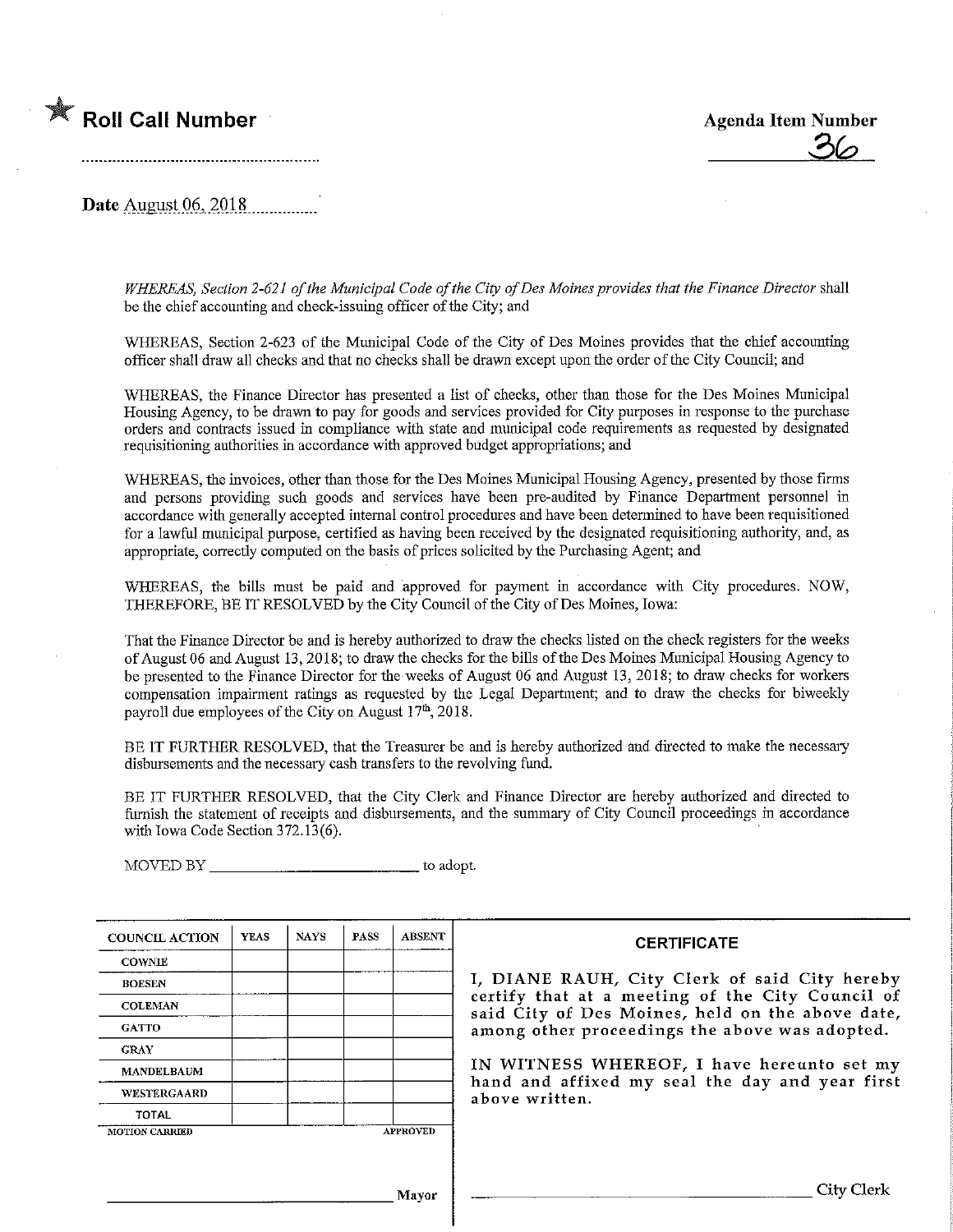#### DES MOINES ENGINEERING DEPARTMENT CONSTRUCTION CONTRACT PARTIAL PAYMENT REQUEST



For Check Register of July 27, 2018 As approved by City Council on July 23, 2018

# (Roll Call No. 18-)  $1276$

July 23,2018 Page No. 1

The work performed associated with the following listed construction contract partial payments has been constructed in substantial compliance with the plans and specifications, and the Engineering Department hereby requests that the Finance Department process payment to the following contractors:

| <b>Activity ID</b>          | <b>Project Title</b>                                                               | <b>Contractor</b>                                                                                                               | Partial<br>Payment<br>No. | Partial<br>Payment<br>Amount |
|-----------------------------|------------------------------------------------------------------------------------|---------------------------------------------------------------------------------------------------------------------------------|---------------------------|------------------------------|
| 042016010                   | 42nd Street Streetscape from I-235 to Crocker Street Jasper Construction Services, | Inc.<br>Cliff Rhoads, President<br>928 N 19th Avenue East<br>Newton, IA 50208                                                   | 12                        | \$19,803.20                  |
|                             | CS-TSF-1945(829)--85-77, TAP-T-1945(832)--8V-77<br>Munis Contract No. 17130        |                                                                                                                                 |                           |                              |
| 062017002                   | 3 lst Street Reconstruction from I-235 to University<br>Avenue                     | MPS Engineers, P.C. dba<br>Kingston Services, P.C.<br>Umesh G.Shetye, President<br>1444 Illinois Street<br>Des Moines, IA 50314 | 02                        | \$117,017.55                 |
|                             | Munis Contract No. 18074                                                           |                                                                                                                                 |                           |                              |
| 072018002                   | River Bend and King Irving Sewer Separation Phase<br>-1                            | Progressive Structures, LLC<br>Travis Augustyn, Partner<br>24412 Hwy. 13<br>Elkader, IA 52043                                   | 02                        | \$239,998.95                 |
|                             | Munis Contract No. 18103                                                           |                                                                                                                                 |                           |                              |
| 122014003<br>$\mathbb{L}^*$ | Evergreen Avenue Bridge over Easter Lake<br>Replacement                            | United Contractors, Inc.<br>Stephen E. Sandquist,<br>President<br>6678 N.W. 62nd Avenue<br>PO Box 347<br>Johnston, IA 50131     | 05                        | \$29,644.66                  |
|                             | Munis Contract No. 17089                                                           |                                                                                                                                 |                           |                              |
| 122017001                   | Skywalk Bridge 6F-7F                                                               | Henkel Construction<br>Company<br>Gary J. Schmit, President<br>2500 Ford Street<br>Ames, IA 50010                               | 03                        | \$152,430.01                 |

Munis Contract No. 18078

Requested by:

er 1 feber 06  $\blacktriangle$ 

Steven L. Naber, P.E. Des Moines City Engineer

Funds available:

Robert L. Fagen. Des Moines Finance Director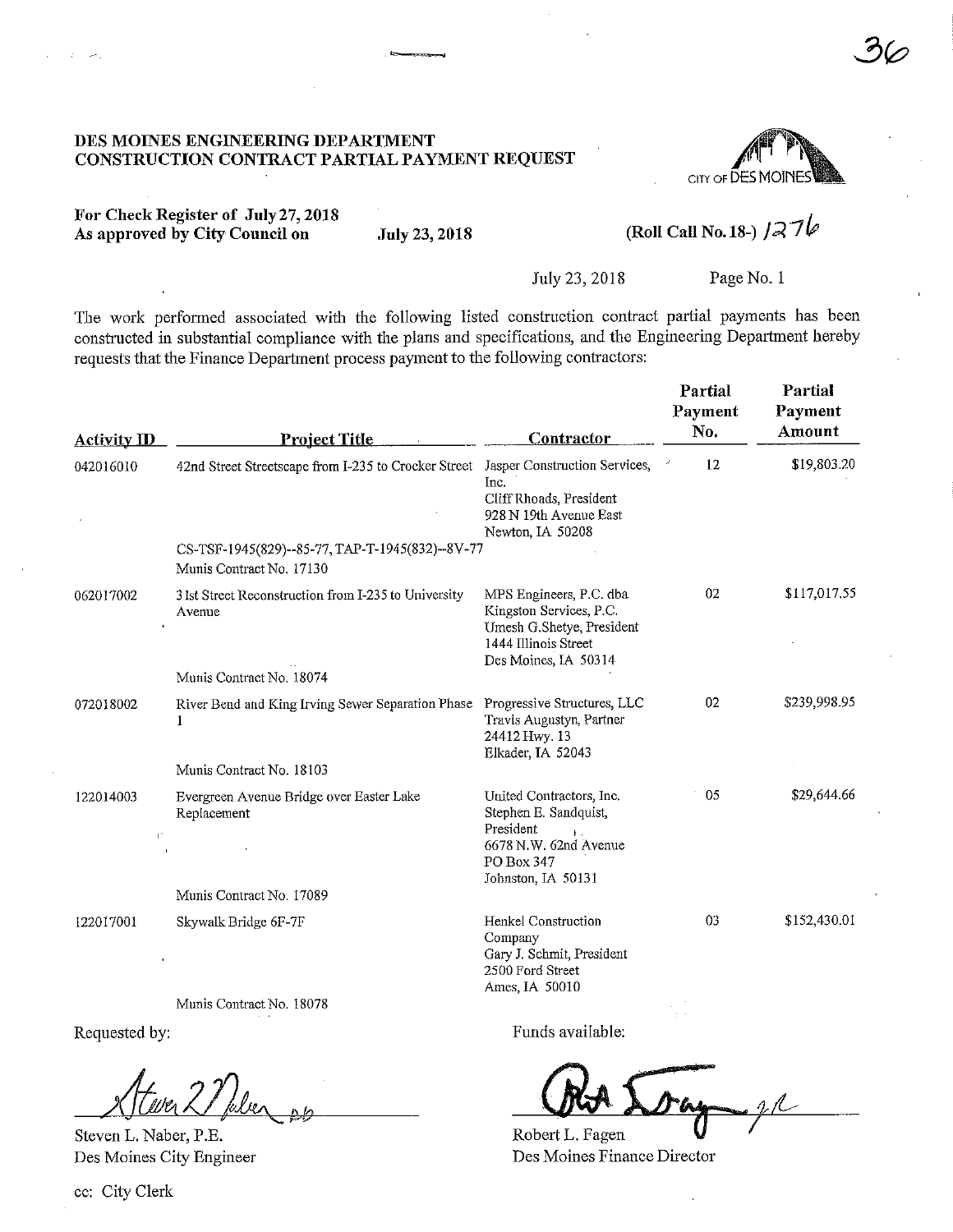#### DES MOINES ENGINEERING DEPARTMENT CONSTRUCTION CONTRACT PARTIAL PAYMENT REQUEST



## For Check Register of August 3,2018 As approved by City Council on July 23, 2018

l.,  $\mathcal{A}_1$ 

#### (Roll Call No. 18-1276)

#### July 31, 2018 Page No. 1

The work performed associated with the following listed construction contract partial payments has been constructed in substantial compliance with the plans and specifications, and the Engineering Department hereby requests that the Finance Department process payment to the followmg contractors:

 $\overline{a}$ 

| <b>Activity ID</b> | <b>Project Title</b>                                        | Contractor                                                                                                                                         | Partial<br>Payment<br>No. | Partial<br>Payment<br>Amount |
|--------------------|-------------------------------------------------------------|----------------------------------------------------------------------------------------------------------------------------------------------------|---------------------------|------------------------------|
| 062017006          | 2017-2018 HMA Pavement Scarification and<br>Resurfacing     | OMG Midwest, Inc. dba Des<br>Moines Asphalt & Paving<br>Jeffrey A. Chapman, General<br>Manager<br>2401 SE Tones Drive, Ste. 13<br>Ankeny, IA 50021 | 09                        | \$3,841.20                   |
|                    | Munis Contract No. 17134                                    |                                                                                                                                                    |                           |                              |
| 062018004          | Polk Boulevard Reconstruction from Grand Avenue to<br>I-235 | OMG Midwest, Inc. dba Des<br>Moines Asphalt & Paving<br>Jeffrey A. Chapman, General<br>Manager<br>2401 SE Tones Drive, Ste. 13<br>Ankeny, IA 50021 | 02                        | \$191,122.57                 |
|                    | Munis Contract No. 18107                                    |                                                                                                                                                    |                           |                              |
| 062018005          | 2018-2019 HMA Pavement Scarification and<br>Resurfacing     | Grimes Asphalt and Paving<br>Corporation<br>Kurt Rasmussen, President<br>5550 NE 22nd Street<br>Des Moines, IA 50313                               | 01                        | \$39,914.34                  |
|                    | Munis Contract No. 18125                                    |                                                                                                                                                    |                           |                              |
| 062018008          | 2018 HMA Residential Paving Program                         | OMG Midwest, Inc. dba Des<br>Moines Asphalt & Paving<br>Jeffrey A. Chapman, General<br>Manager<br>2401 SE Tones Drive, Ste. 13<br>Ankeny, IA 50021 | 02                        | \$314,541.16                 |
| 092018001          | 2018 Sidewalk Replacement Program<br>÷                      | Ti-Zack Concrete, Inc.<br>Steve J. Rutt, President<br>39352 221st Avenue<br>Le Center, MN 56057                                                    | 02                        | \$189,840.68                 |
| 092018002          | 2018 ADA Sidewalk Ramp Program - Contract 1                 | Ti-Zack Concrete, Inc.<br>Steve J. Rutt, President<br>39352 221st Avenue<br>Le Center, MN 56057                                                    | 02                        | \$291,356.48                 |
| 092018004          | 2018 Brick Sidewalk Repair and Improvements                 | Minturn, Inc.<br>Clinton M. Rhoads, President<br>144 W. Front Street<br>Brooklyn, IA 52211                                                         | 04                        | \$75,503.15                  |
|                    | Munis Contract No. 18099                                    |                                                                                                                                                    |                           |                              |